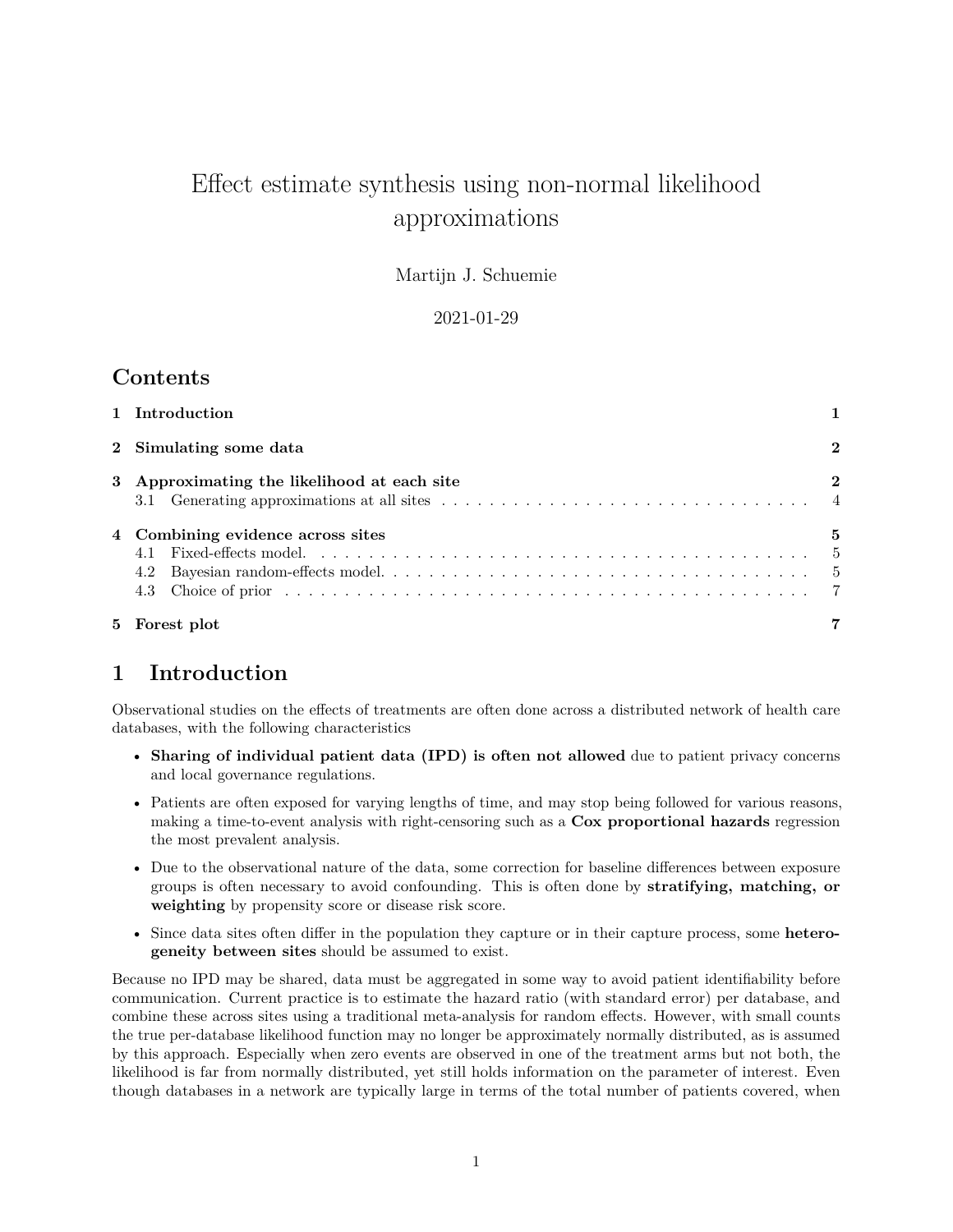restricting to patients having specific outcomes while exposed to specific treatments the numbers quickly dwindle to numbers small enough for this issue to be of concern.

This vignette describes how this problem can be solved by using a non-normal approximation of the perdatabase likelihood. The EvidenceSynthesis package supports various approximations of the likelihood that are more appropriate when sample size is small and also still apply when sample sizes are large, allowing sites to contribute information on the overall likelihood distribution of a parameter of interest (ie. the effect of the treatment on the outcome) without sharing IPD. This package further provides functions for synthesizing the likelihood approximations from the various sites to a single estimate.

## <span id="page-1-0"></span>**2 Simulating some data**

To demonstrate how to use the EvidenceSynthesis package, we will generate some simple simulated data. For this, we will use the simulatePopulations() function included in the EvidenceSynthesis package:

```
library(EvidenceSynthesis)
simulationSettings <- createSimulationSettings(nSites = 5,
                                               n = 10000,treatedFraction = 0.75,
                                               nStrata = 5,
                                               hazardRatio = 2,
                                               randomEffectSd = 0.5)populations <- simulatePopulations(simulationSettings)
```
Here we specify we want to simulate 5 data sites, each with 10,000 subjects. Of these, 75% should be exposed to the target treatment (the remaining 25% will be in the comparator cohort). At each site, the data are stratified in to 5 strata (e.g. propensity score strata), each with a different baseline risk of the outcome. The target hazard ratio is 2, but there is a random effect with standard deviation  $= 2$  (ie. each site draws its log(hazard ratio) from a normal distribution with mean =  $log(2)$  and standard deviation = 0.5).

The resulting populations object is a list of data frames, each with person-level data:

- **x**: Whether the subject is exposed to the target (1) or comparator (0).
- **time**: days of follow-up time (until end of observation or the occurrence of the outcome, whichever came first).
- **y**: whether the outcome occurred (1) or not (0) at the end of follow-up.
- **stratumId**: an integer identifying the stratum (e.g. a propensity-score stratum).

## <span id="page-1-1"></span>**3 Approximating the likelihood at each site**

In a real study, we would not have all the person-level data available at one site. Instead, each site would have their data behind their organization's firewall, without the ability to share person-level data. To be able to synthesize evidence across sites, we need to share information about the parameter of interest (the effect size) without sharing person-level data. We can do this by approximating the likelihood function of the parameter at each site, and communicating only the parameters of the approximation.

First, we fit our model for the effect of interest. For this we use the Cyclops package:

```
library(Cyclops)
# Assume we are at site 1:
population <- populations[[1]]
cyclopsData <- createCyclopsData(Surv(time, y) ~ x + strata(stratumId),
                                 data = population,
                                 modelType = "cox")cyclopsFit <- fitCyclopsModel(cyclopsData)
```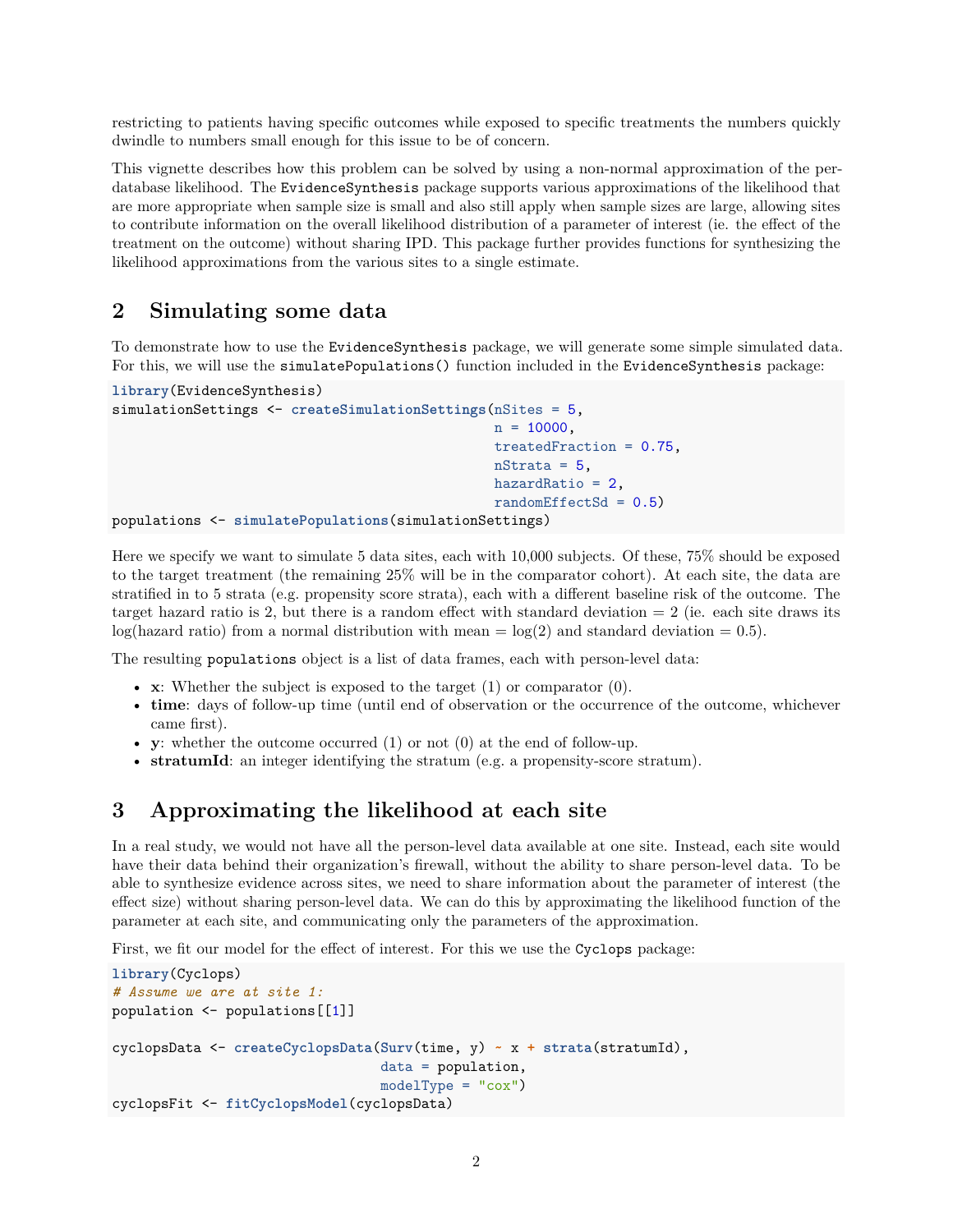If we are interested, we can see what the local estimate was of the hazard ratio and its confidence interval:

```
# Hazard ratio:
exp(coef(cyclopsFit))
```
## x ## 0.8000462

```
# 95% confidence interval:
exp(confint(cyclopsFit, parm = "x")[2:3])
```
#### ## [1] 0.2965148 2.5159796

Note that an estimate may not exist at a database, for example if no one in the target or comparator group has the outcome. However, the likelihood may still be informative.

Next, we approximate the likelihood function of our parameter of interest:

```
approximation <- approximateLikelihood(cyclopsFit, parameter = "x", approximation = "custom")
approximation
```
## mu sigma gamma ## 1 -0.2204294 0.5455648 -0.1293467

Here we use the custom parametric approximation, which in research has shown to provide a good approximation in many situations. This function has only three parameters  $(\mu, \sigma, \text{ and } \gamma)$ . These parameters can be shared with the study coordinator, without sharing patient-level data.

The EvidenceSynthesis package offers three types of approximation:

- "**custom**": A custom parametric function designed to approximate a Cox likelihood function. This function has three parameters  $(\mu, \sigma, \text{ and } \gamma)$ .
- "**normal**": A normal approximation of the likelihood. This is the traditional choice for meta-analysis, but may not be appropriate when sample sizes are small. This function has two parameters  $(\mu, \text{ and } \sigma)$ .
- "**skew normal**: Uses the skew normal distribution to approximate the likelihood. This function has three parameters  $(\mu, \sigma, \text{and } \alpha)$ .
- "**grid**": Records the log likelihood at various pre-defined grid points. This function has as many parameters as there are grid points, which by default is 991.

In case we're interested, we can see how closely our fitted function approximates the likelihood:

```
plotLikelihoodFit(approximation = approximation,
                  cyclopsFit = cyclopsFit,
                  parameter = "x")
```
## Detected custom parameric approximation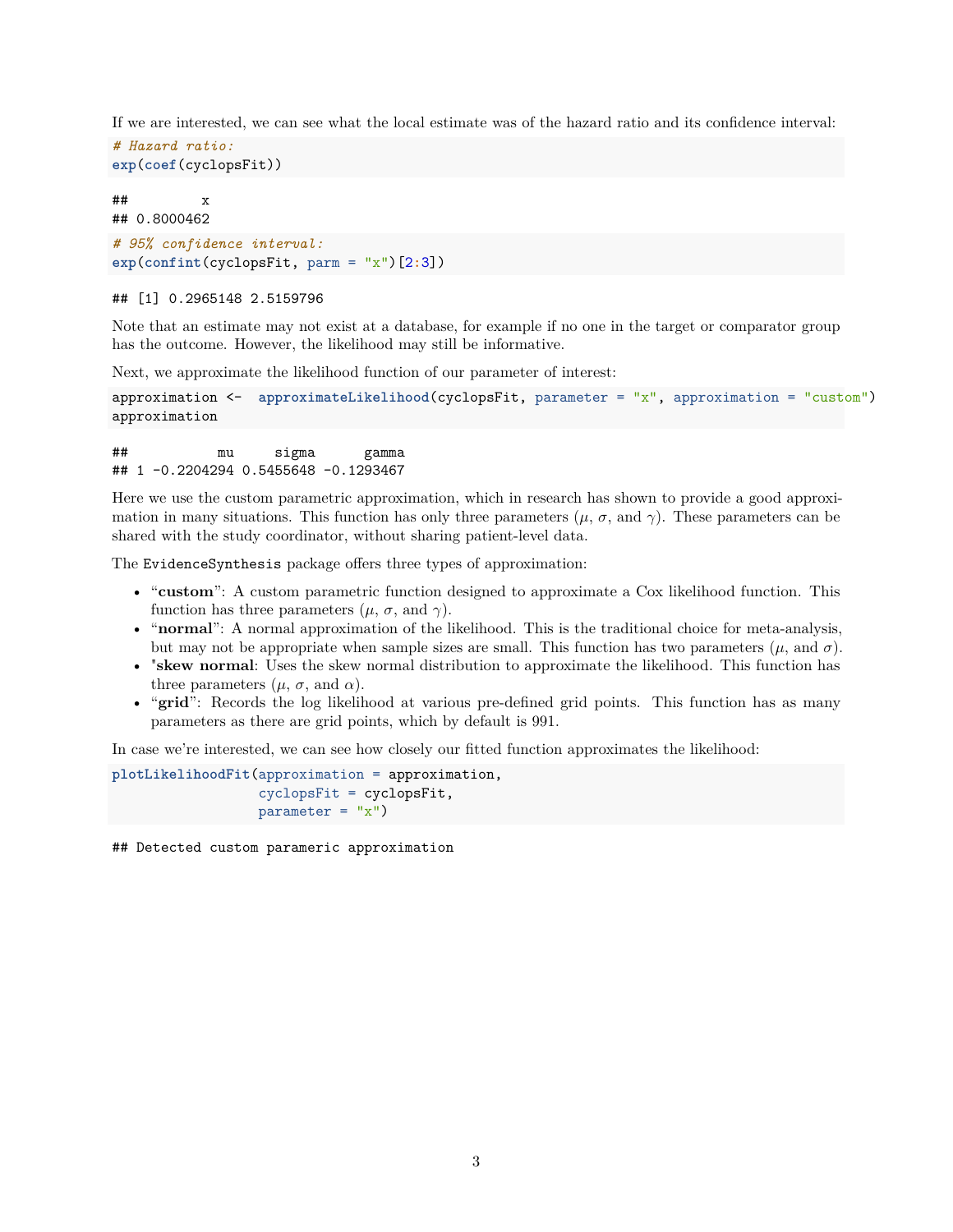

#### <span id="page-3-0"></span>**3.1 Generating approximations at all sites**

For this example we will create the approximations for all sites in one short script. In reality, each site will have to execute the code described above.

```
fitModelInDatabase <- function(population) {
  cyclopsData <- createCyclopsData(Surv(time, y) ~ x + strata(stratumId),
                                 data = population,
                                 modelType = "cox")
  cyclopsFit <- fitCyclopsModel(cyclopsData)
  approximation <- approximateLikelihood(cyclopsFit,
                                        parameter = "x",approximation = "custom")
 return(approximation)
}
approximations <- lapply(populations, fitModelInDatabase)
approximations
## [[1]]
## mu sigma gamma
## 1 -0.2204294 0.5455648 -0.1293467
##
## [[2]]
## mu sigma gamma
## 1 1.631419 0.9599598 -0.21736
##
## [[3]]
```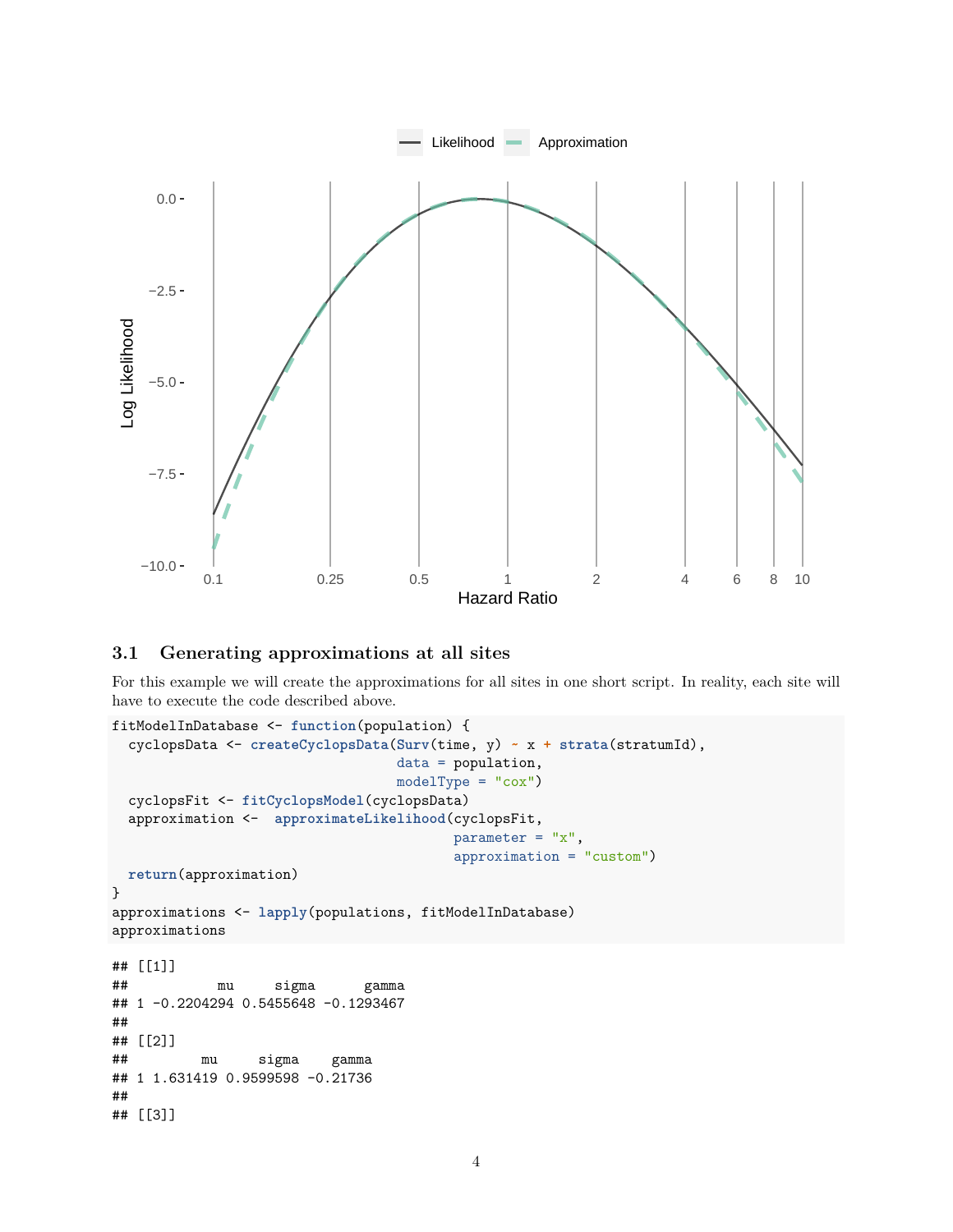```
## mu sigma gamma
## 1 1.113098 1.04303 -0.2147777
##
## [[4]]
## mu sigma gamma
## 1 1.699838 0.947783 -0.2255899
##
## [[5]]
## mu sigma gamma
## 1 0.2528568 0.810072 -0.1684032
```
Here, for each population we fit the model, and create the approximation. The resulting object is a list of approximations, one for each site.

### <span id="page-4-0"></span>**4 Combining evidence across sites**

Assuming we have gathered the approximations from all participating sites, we can now produce a single estimate of the effect size. The EvidenceSynthesis package implements two different approaches to achieve this: assuming fixed-effects, or using a Bayesian model for random-effects.

#### <span id="page-4-1"></span>**4.1 Fixed-effects model.**

A fixed-effects model assumes the true effect size is identical at each site. This assumption is reasonable if the sites are highly homogeneous, and have recruited very similar individuals. We use the computeFixedEffectMetaAnalysis() function, which takes a single table containing all per-database approximations as input:

```
# Combine the various approximations into a single data frame, one row per database:
approximationsTable <- do.call(rbind, approximations)
```

```
# Do meta-analysis
estimate <- computeFixedEffectMetaAnalysis(approximationsTable)
estimate
```
## rr lb ub logRr seLogRr ## 1 2.051065 1.088817 4.188596 0.7183594 0.3436986

#### <span id="page-4-2"></span>**4.2 Bayesian random-effects model.**

Alternatively, we can use a random-effects model, assuming that the effect sizes at each site might be slightly different, but are all drawn from the same distribution of effect sizes. We assume that distribution is a normal distribution with mean  $\mu$  and standard deviation  $\tau$ . Because such a model tends to be unstable when sample sizes are small, we treat this as a Bayesian problem, and use Markov chain Monte Carlo sampling to sample from the posterior distribution.

We can use the computeBayesianMetaAnalysis() function to combine the approximations into a single estimate. This function also takes a single table containing all per-database approximations as input:

```
# Combine the various approximations into a single data frame, one row per database:
approximationsTable <- do.call(rbind, approximations)
```

```
# Do meta-analysis
estimate <- computeBayesianMetaAnalysis(approximationsTable)
exp(estimate[1:3])
```
## mu mu95Lb mu95Ub ## 1 2.179863 1.012596 4.953978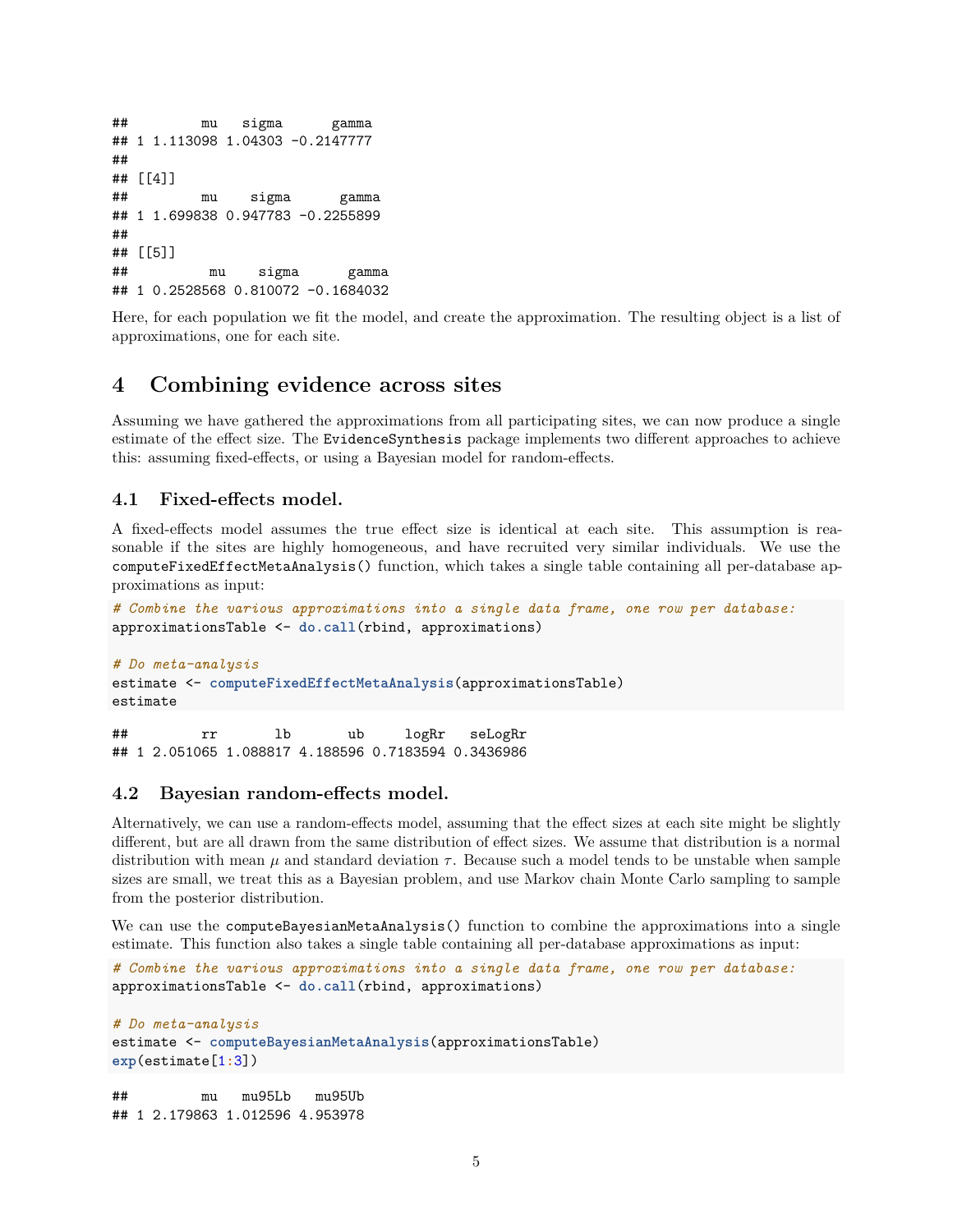We output the point estimate and  $95\%$  credible interval of our main parameter of interest  $\mu$ , and exponentiate these to convert to the hazard ratio scale.

We can also view the full posterior distribution:



**plotPosterior**(estimate)

And the trace of the MCMC: **plotMcmcTrace**(estimate)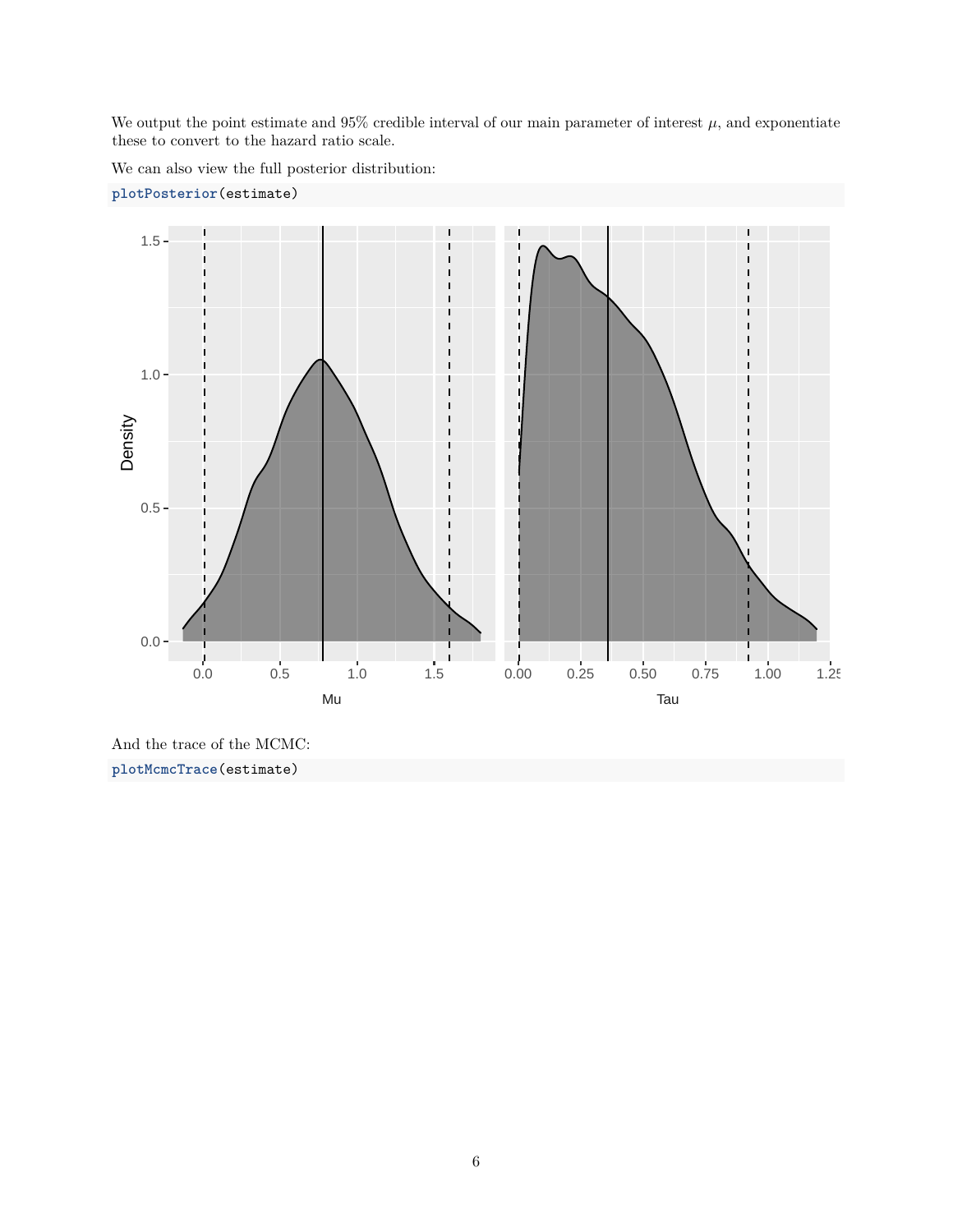

#### <span id="page-6-0"></span>**4.3 Choice of prior**

The computeBayesianMetaAnalysis uses a normal and half-normal prior for the  $\mu$  and  $\tau$  parameters, respectively. By default, the standard deviations are set to 2 for  $\mu$  and 0.5 for  $\tau$ . A standard deviation of 2 on the  $\mu$  parameter expresses the belief of a 95% probability that the true value of  $\mu$  is between -3.92 and 3.92, corresponding to hazard ratios from 0.02 to 50.40.

With less data, the choice of prior becomes more important. In a small-sample scenario, we may for example choose a stronger prior on  $\tau$  if we have reasons to believe between-site heterogeneity of the effect size will be small:

```
estimate2 <- computeBayesianMetaAnalysis(approximationsTable, priorSd = c(2, 0.1))
exp(estimate2[1:3])
```
## mu mu95Lb mu95Ub ## 1 2.138004 1.072448 4.10942

Here we still use a prior with a standard deviation of 2 on  $\mu$ , but for  $\tau$  we specify a prior with a standard deviation of 0.1 instead of 0.5. As can be seen by the narrow credible interval, this stronger prior on  $\tau$  leads to less uncertainty around  $\mu$ .

## <span id="page-6-1"></span>**5 Forest plot**

We can plot the results using a standard forest plot:

```
# Make up some data site labels:
labels <- paste("Data site", LETTERS[1:length(populations)])
```